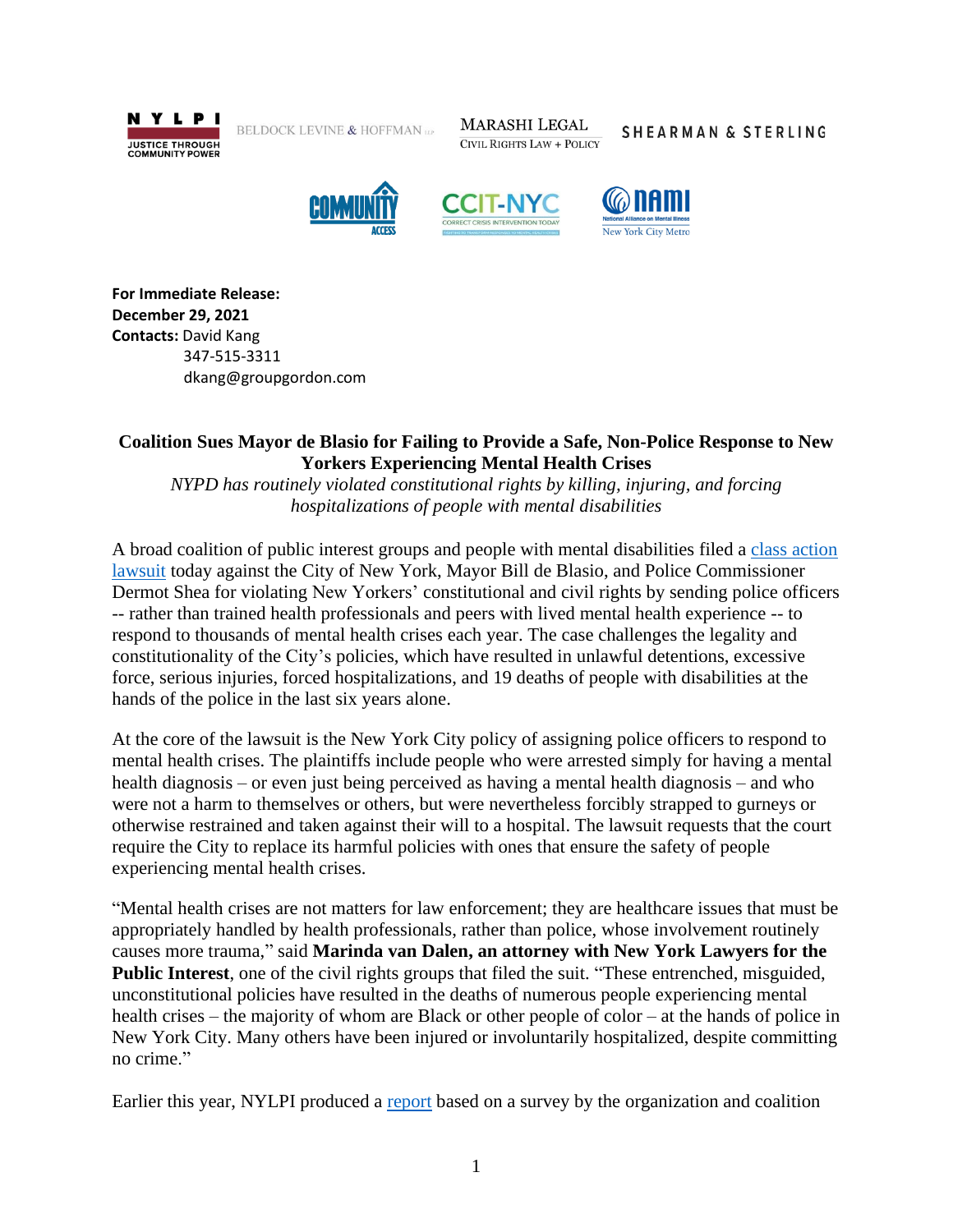partners of 154 New Yorkers who experienced mental health crises; it confirmed that NYPD responses routinely cause trauma and undermine health care.

"Too many New Yorkers experiencing mental health crises have died at the hands of the NYPD in the nearly 40 years since Eleanor Bumpers was killed in 1984," said **Cal Hedigan, CEO of Community Access**, one of the organizational plaintiffs in the case. "Countless others have been subjected to excessive force, physically injured, emotionally traumatized, handcuffed and transported to emergency departments against their will, and otherwise harmed in police encounters. Today's lawsuit seeks to put an end to this discriminatory conduct and compel NYC to act swiftly to remove law enforcement from this arena."

"When confronted with mental health crises, individuals and families require empathy, compassion, and support. The NYPD's practices result in too many New Yorkers being traumatized and brutalized, and we are bringing this lawsuit to finally say enough is enough. The NYPD must be removed from the crisis response system," stated **Matt Kudish, Executive Director, National Alliance on Mental Illness of New York City**, one of the organizational plaintiffs.

The lawsuit details New York City's long history of unconstitutional and unconscionable polices towards those with disabilities, including the 1970s scandal surrounding the shameful treatment of children and adults with developmental disabilities at Willowbrook State School in Staten Island, up through the failures of recent New York City mental health pilot programs.

"It's past time for NYC to end the practice of sending NYPD officers as first responders to emergencies involving New Yorkers experiencing psychiatric crises. We've seen too often the harm to people, sometimes even their deaths, that results from this policy. Instead, send health professionals including peer counselors. Let's put a practice in place that saves lives, not takes them," said **Robert Gangi, Director, Police Reform Organizing Project (PROP), on behalf of Correct Crisis Intervention Today – NYC**, of which PROP is a member.

The class action, filed in the U.S. District Court for the Southern District of New York on December 29, sets forth the defendants' violations of the Fourth and Fourteenth Amendments to the United States Constitution; the New York State Constitution; the Americans with Disabilities Act; New York City's Human Rights Law; and various other civil rights statutes.

"Our Plaintiffs and the class members they seek to represent have been stripped of their dignity and treated as criminals simply because they have or are thought to have a mental disability by someone incapable of making that assessment. They were discriminated against and denied the rights enshrined by our Constitution, including the right to be free from unlawful seizures by the police, simply because of who they are," said **Luna Droubi, Partner at Beldock Levine & Hoffman LLP**.

**Jenny Marashi of Marashi Legal**, another attorney for the plaintiffs, noted: "This lawsuit allows us to create a better working society by addressing our prolonged, irrational fear of mental illness and individuals with mental illness. Empowering trained peers (those with lived mental health experience) and health providers to respond to the complex and layered needs of someone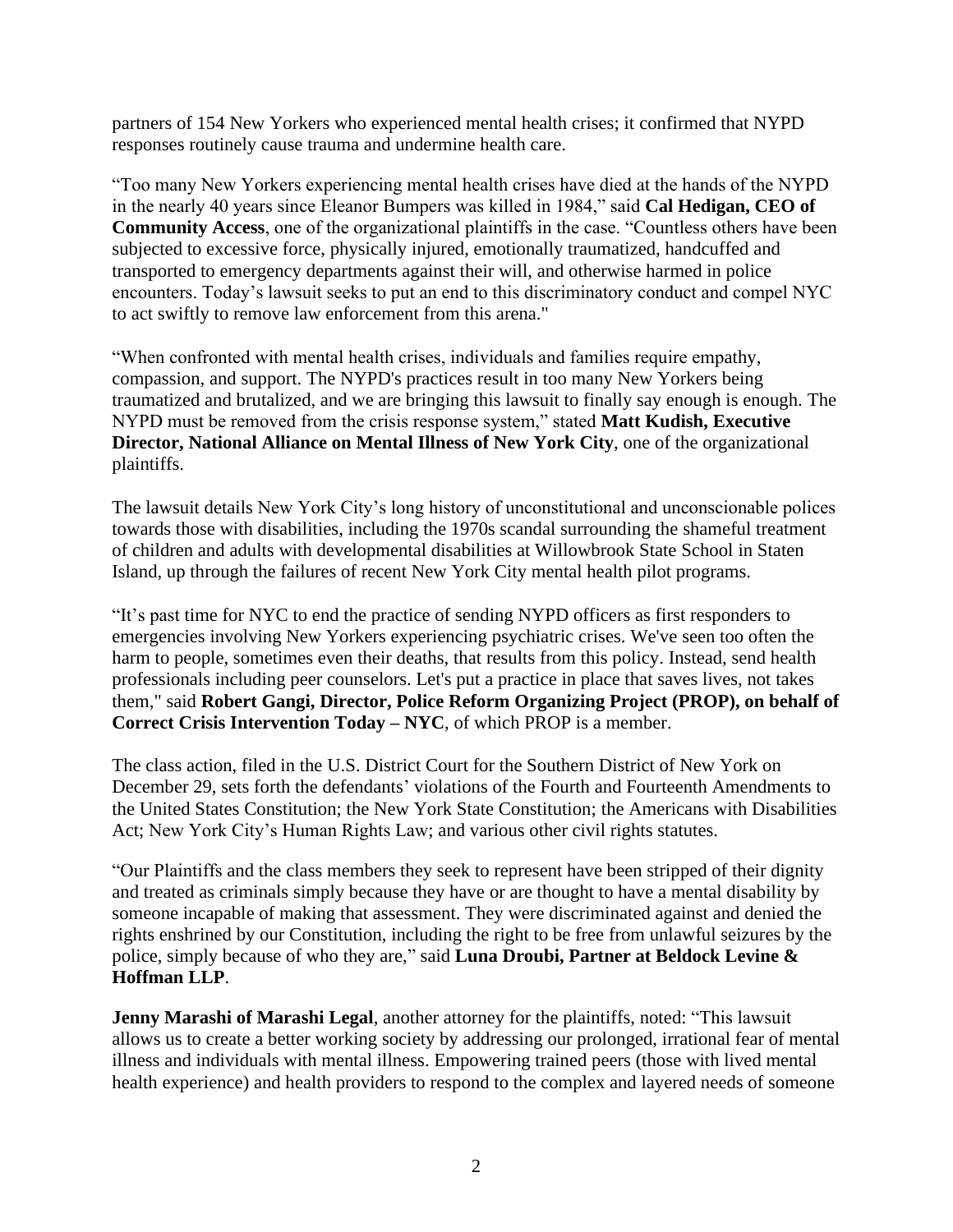undergoing a mental health crisis will ensure that the best and most compassionate are providing this critical care."

"Every New Yorker has the right to fair and equal treatment under the law. Individuals with mental disabilities are being egregiously mistreated due to an outdated system of having armed police officers respond to mental health crises. We are dedicated to taking action to protect our most vulnerable citizens from this ongoing abuse," said **Richard Schwed, the partner at Shearman & Sterling LLP** leading this pro bono representation.

# # #

# **About New York Lawyers for the Public Interest (NYLPI)**

Founded 45 years ago by leaders of the bar, New York Lawyers for the Public Interest pursues equality and justice for all New Yorkers. NYLPI works toward a New York where all people can safely thrive in their communities, with quality healthcare and housing, good schools, and environmentally sound neighborhoods. In NYLPI's vision, all New Yorkers live with dignity and independence, with the resources they need to succeed. NYLPI's community-driven approach powers its commitments to civil rights and to disability, health, immigrant, and environmental justice. NYLPI seeks lasting change through litigation, community organizing, policy advocacy, pro bono service, and education.

# **About Beldock Levine & Hoffman LLP**

Beldock Levine & Hoffman LLP has been on the forefront of significant constitutional cases involving police misconduct, the First Amendment, and employment discrimination. The firm was responsible for the ground-breaking class action, *Floyd v. City of New York*, which successfully overturned the NYPD's decade-long unconstitutional stop-and-frisk policy. Other notable representations include the family of Eric Garner, members of the Exonerated Five, George Whitmore, and Rubin "Hurricane" Carter.

# **About Marashi Legal**

Marashi Legal is a Bronx-based boutique civil rights law firm that has, over the past thirteen years, handled over two hundred false arrest and excessive force cases. Jenny Marashi first became interested in police encounters with individuals experiencing mental health crises when she noticed that one third of her clients had diagnosed mental disabilities. The firm's litigation strategy focuses on community engagement and transparency where stakeholders have a seat at the policy table. Marashi Legal clients have been instrumental in leading litigation against failed polices including solitary confinement, discrimination, fabrication of evidence, lack of transparency, district attorney corruption, correction officer cover-ups, and abuse of process.

#### **About Shearman & Sterling LLP**

Equal access to justice is vital for a fair society, especially for indigent individuals and nonprofit organizations that have limited resources for legal services. At Shearman & Sterling, we believe that engaging in pro bono work is an essential aspect of every lawyer's practice. Our pro bono practice is multi-jurisdictional, working to address issues around the world. We have a successful record throughout our history of producing practical results for community causes, achieved by combining outstanding legal skills with a deep belief in promoting social justice.